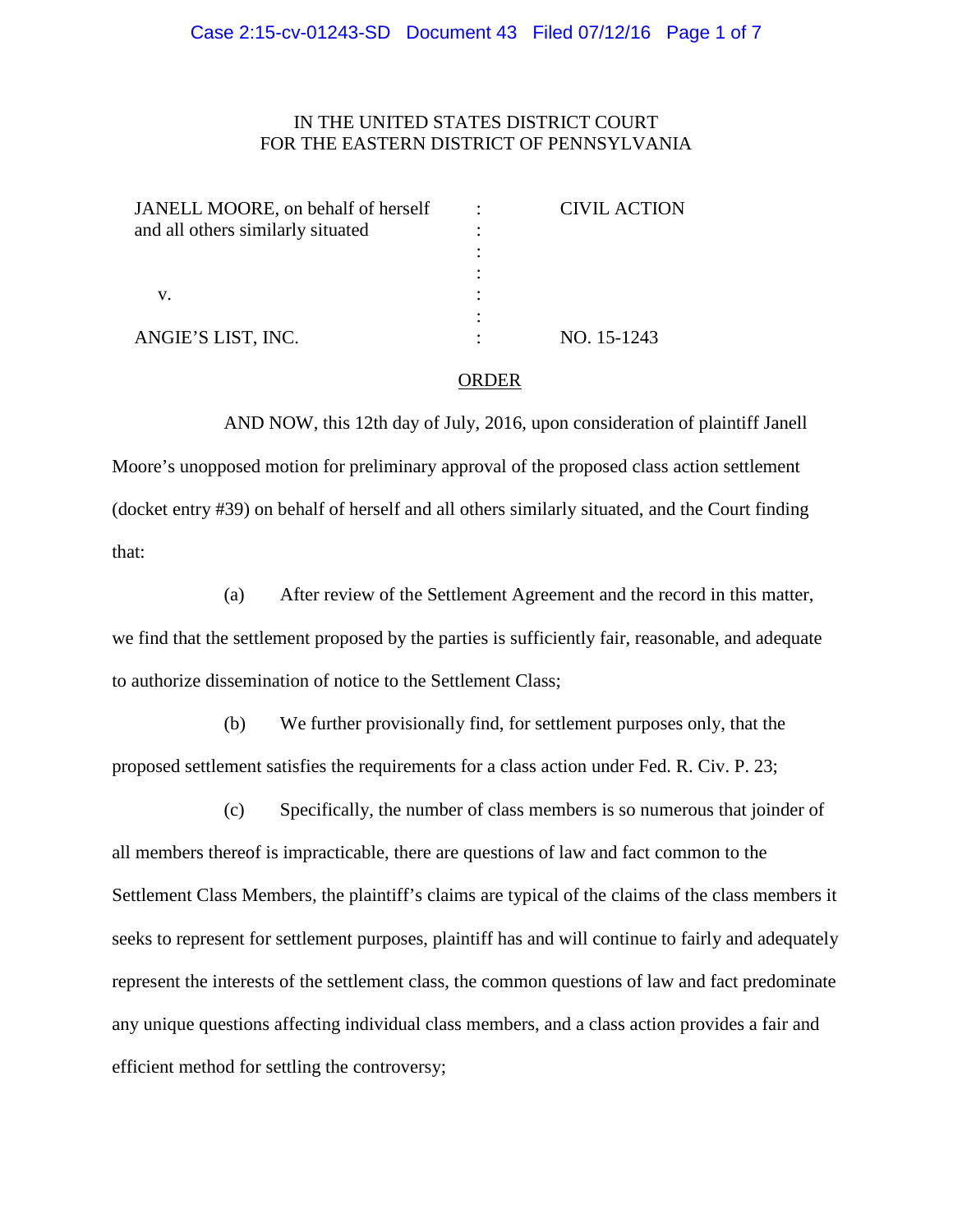## Case 2:15-cv-01243-SD Document 43 Filed 07/12/16 Page 2 of 7

(d) We also find that we need not consider manageability issues, as the case is being settled rather than litigated; and

(e) Finally, we find that the proposed Class Notice Plan and accompanying Class Notice is reasonable and that it constitutes due, adequate, and sufficient notice to all persons entitled to receive notice, that it meets the requirements of due process and Fed. R. Civ. P. 23, and that it is the best notice practicable under the circumstances since it provides individuals notice to all Settlement Class Members who can be identified through reasonable efforts and is reasonably calculated, under all the circumstances, to apprise the Settlement Class Members of the pendency of this Action, the terms of the settlement, and their right to object to the settlement or exclude themselves from the Settlement Class;

It is hereby ORDERED that:

It is hereby ORDERED that:

1. Plaintiff's unopposed motion for preliminary approval of the proposed class action settlement (docket entry #39) is GRANTED;

2. The Preliminary Settlement Agreement (docket entry #39 at Ex. A) is APPROVED;

3. We CERTIFY, for purposes of settlement only, the Settlement Class consisting of all persons in the United States who were paying members of Angie's List at any time between March 11, 2009, and July 12, 2016.

4. The officers, directors, and employees of any entity which is or has been a defendant, members of the immediate families of the foregoing, and their legal representatives, heirs, successors, and assigns, as well as the officers, directors, and employees of any parent, subsidiary, or affiliate of a defendant or any business entity which a defendant owns a controlling

2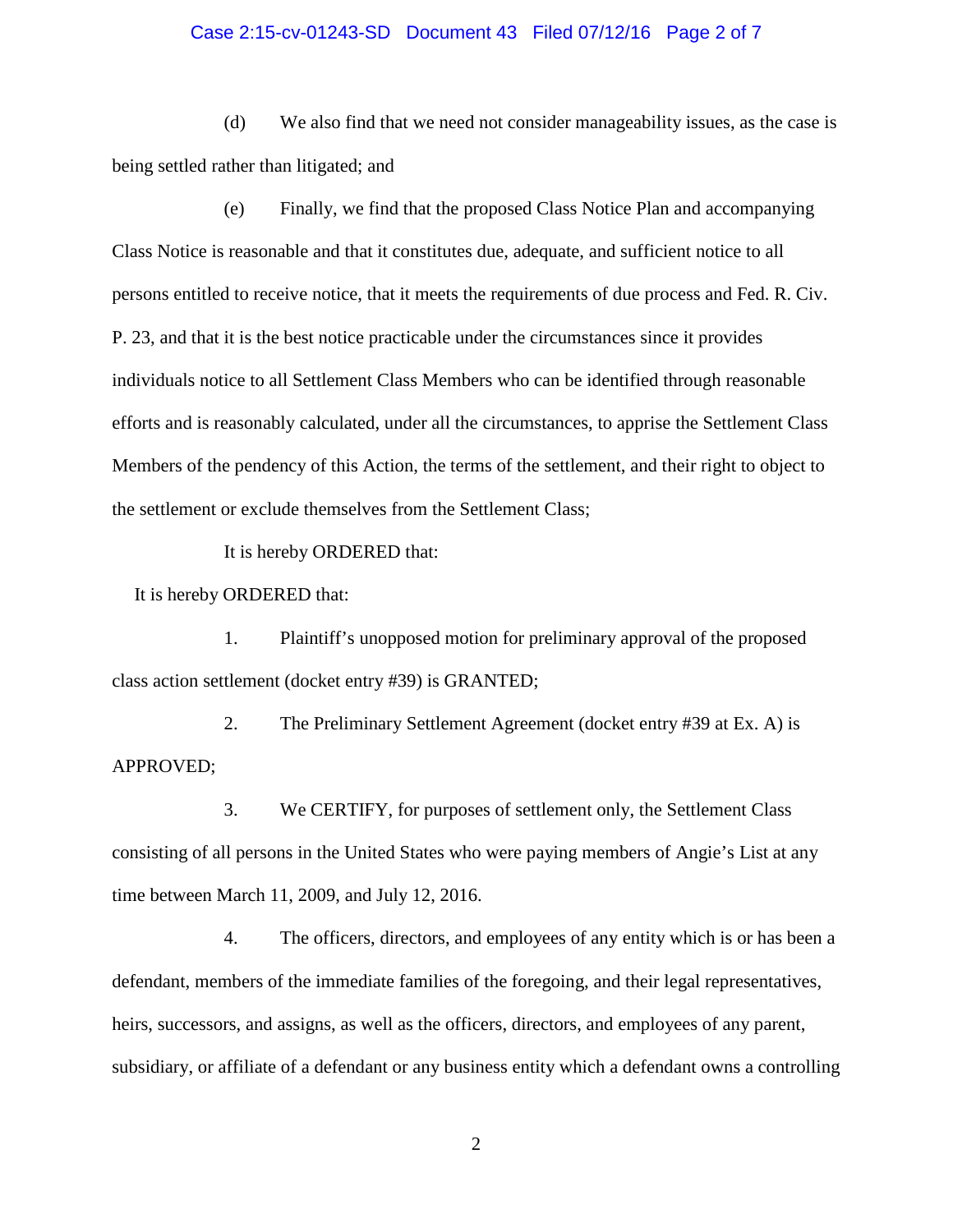## Case 2:15-cv-01243-SD Document 43 Filed 07/12/16 Page 3 of 7

interest, together with those individuals' immediate family members, and judges, justices, magistrates, or judicial officers presiding over this and related actions, are EXCLUDED from the Settlement Class;

5. We APPOINT Richard M. Golomb, Ruben Honik, Kenneth Grunfeld, and David J. Stanoch of Golomb & Honik, Kirk J. Wolden of Carter Wolden Curtis, and W. Daniel Miles, III of Beasley, Allen, Crow, Methvin, Portis & Miles, P.C. as counsel to represent the Settlement Class, and for purposes of these settlement proceedings find that these attorneys are competent and capable of exercising their responsibilities as plaintiffs' class counsel and have fairly and adequately represented the interests of the Settlement Class for settlement purposes;

6. We DESIGNATE Janelle Moore, Gary Glick, and Michelle Zygelman as the representatives of the Settlement Class;

7. We APPROVE the Class Notice, including the Notice attached to the Settlement Agreement, and the defendant or its designee, at its own expense, shall SEND notice by electronic mail, or, if said correspondence is unsuccessful, via U.S. First Class Mail, proper postage prepaid, to the last known address of those persons and entities who they believe may be members of the Settlement Class for whom they have such information in their records, no later than **August 19, 2016**; [1](#page-2-0)

8. Each Settlement Class Member who wishes to be excluded from settlement must NOTIFY plaintiffs' class counsel and defense counsel via letter by **October 3, 2016**, and must include their name, address, telephone number, and a statement that the Settlement Class Member wants to be excluded from the settlement in Moore v. Angie's List,

<span id="page-2-0"></span><sup>&</sup>lt;sup>1</sup> Defendants shall also operate a Settlement Website and toll-free telephone line in accordance with the proposed plan for Class Notice.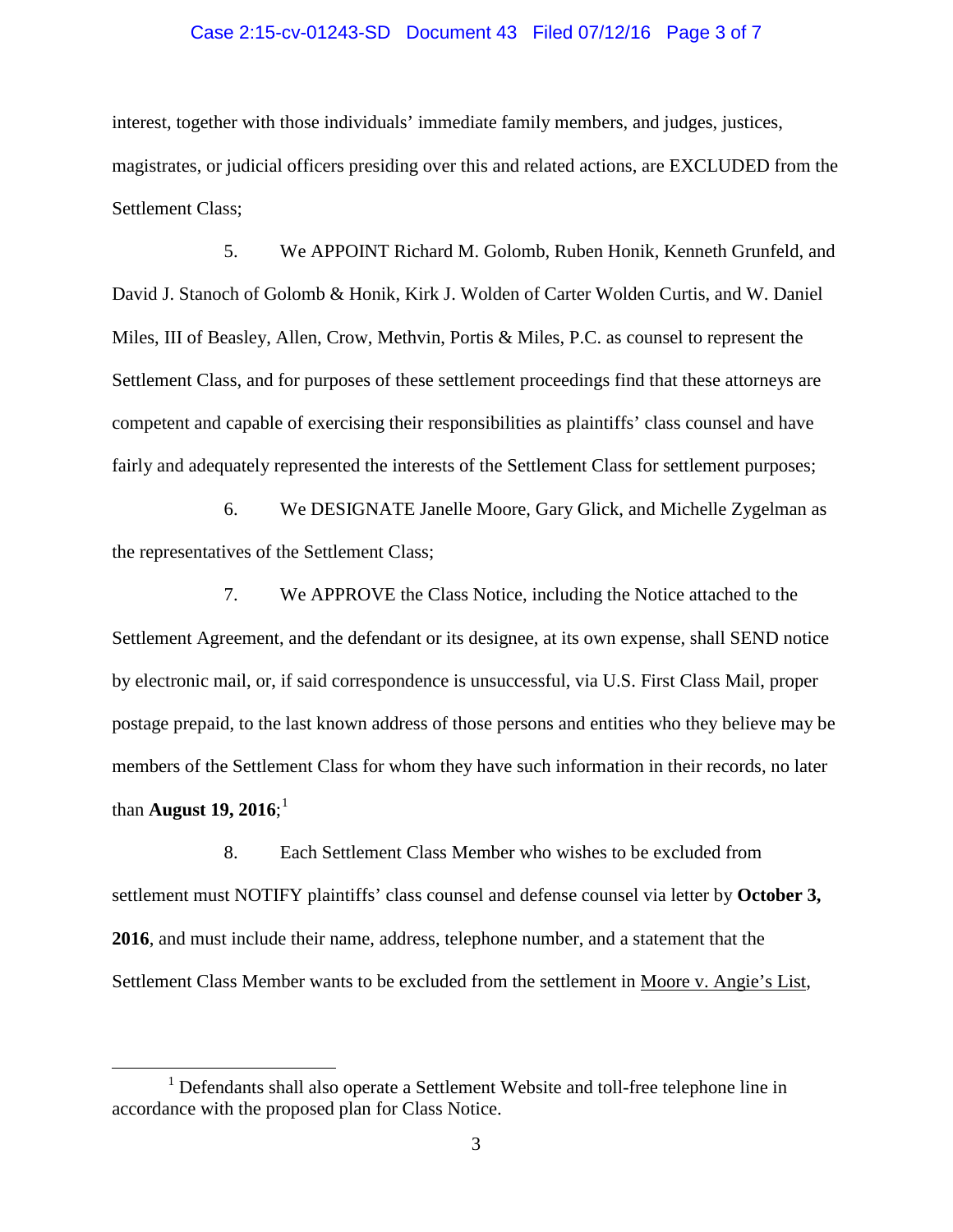## Case 2:15-cv-01243-SD Document 43 Filed 07/12/16 Page 4 of 7

No. 15-CV-1243, and all Settlement Class Members who follow these procedures and wish to be excluded from the Settlement Agreement shall be DEEMED an Opt-Out;

9. All Opt-Outs SHALL NOT be Settlement Class Members, SHALL NOT be bound by the Settlement Agreement or the Final Order and Final Judgment, and RELINQUISH their rights to benefits with respect to the Settlement Agreement, should it be approved, and MAY NOT file an objection to the Settlement Agreement or to any applications for Attorney's Fees and Expense Award and Plaintiff's Service Payments (the "Fee and Expense Request");

10. Any Settlement Class Member who does not opt out shall be BOUND by all terms and provisions of the Settlement Agreement, including any release set forth therein, and the Final Order and Final Judgment, whether or not such Settlement Class Member objected to the settlement or submitted a Claim Form;

11. Any Settlement Class Member who does not become an Opt-Out and who wishes to object to the proposed settlement contained in the Settlement Agreement, the certification of the Settlement Class, the entry of the Final Order and Final Judgment, the amount of fees and/or the amount of any service payment for plaintiffs requested in the Fee and Expense Request, must NOTIFY plaintiffs' class counsel and defense counsel via U.S. Mail by sending a written statement setting forth the Member's objection and any supporting brief the Member wishes to file no later than **October 3, 2016**; [2](#page-3-0)

12. Settlement Class Members wishing to be heard at the Fairness Hearing or to object to the settlement shall FILE a "Notice of Intent to Appear" with the Court, and deliver the same to plaintiffs' class counsel and defense counsel, no later than **October 3, 2016**;

<span id="page-3-0"></span> $2$  Objectors may prepare, file, and serve their written objection and any supporting brief on their own or through an attorney retained at their own expense.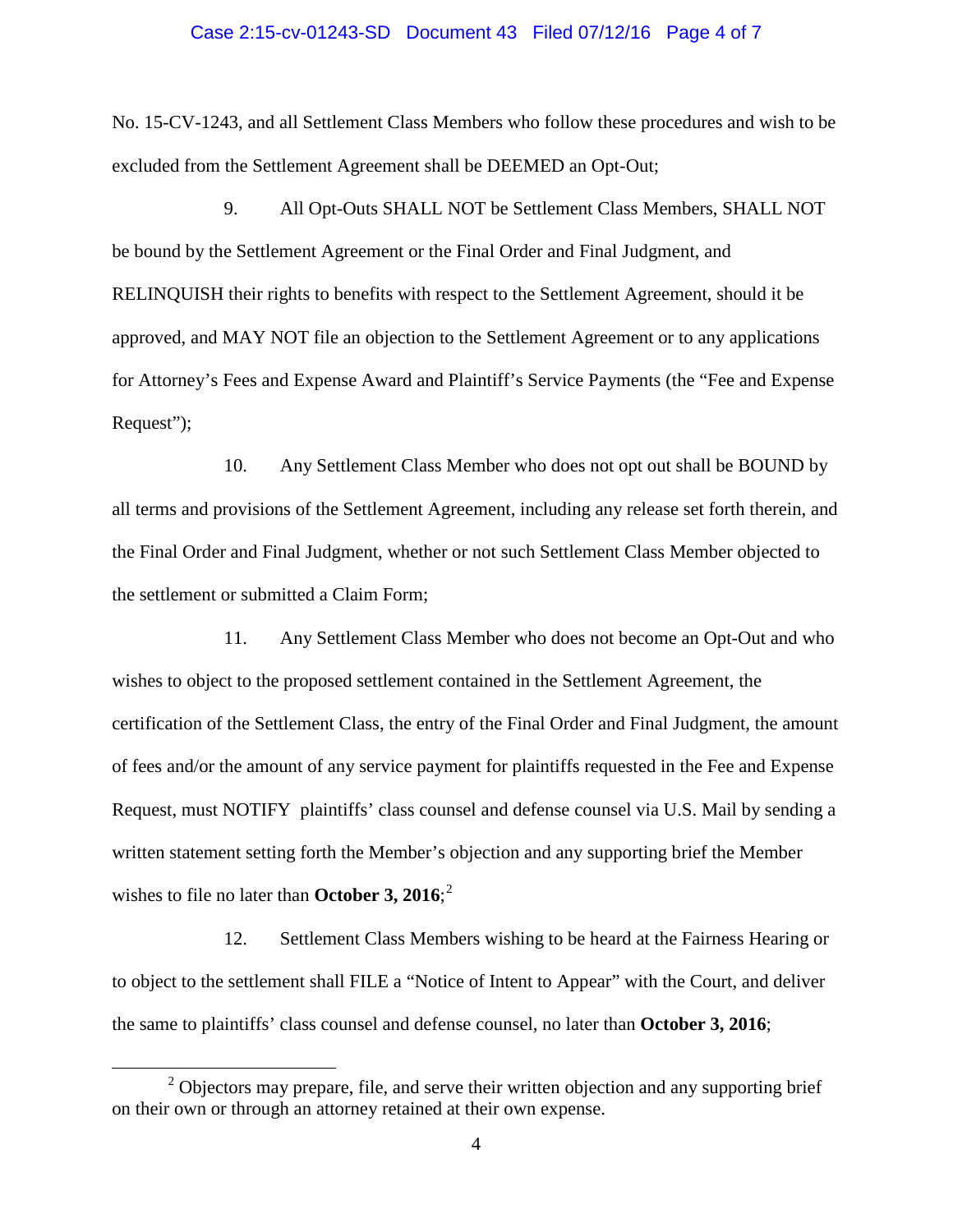13. Settlement Class Members who wish to send requests for exclusions,

objections, and the filing of any "Notice of Intent to Appear," shall DELIVER those requests to

the following addresses in the manner specified in paragraphs 8, 11, and 12:

FRANCO CORRADO KENNETH J. GRUNFELD MORGAN LEWIS & BOCKIUS GOLOMB & HONIK 1701 Market Street 1515 Market Street, Suite 1100 Philadelphia, PA 19103 Philadelphia, PA 19102

DEFENSE COUNSEL: PLAINTIFFS' CLASS COUNSEL:

THE COURT

Chambers of Judge Stewart Dalzell United States District Court James A. Byrne United State Courthouse 601 Market Street Philadelphia, PA 19106

14. Any Settlement Class Member who fails to file and serve objections or

exclusions shall be DEEMED to have waived all objections and shall be FORECLOSED from

making any objection, via appeal or otherwise, to the settlement;

15. The parties shall APPEAR before this Court for a Fairness Hearing on

**November 8, 2016 at 9:30 a.m.** to determine whether the Settlement Agreement is fair,

reasonable, and adequate, and thus should receive final approval, and the Court will rule on

plaintiffs' class counsel's separate Fee and Expense Request after this hearing;

16. The motion for final approval, any papers in support of the final approval of the Settlement Agreement, the Plan of Allocation, and the Fee and Expense Request shall be FILED no later than **October 24, 2016**;

17. Any replies to the motion for final approval, the Plan of Allocation, and the Fee and Expense Request shall be FILED no later than **October 31, 2016**;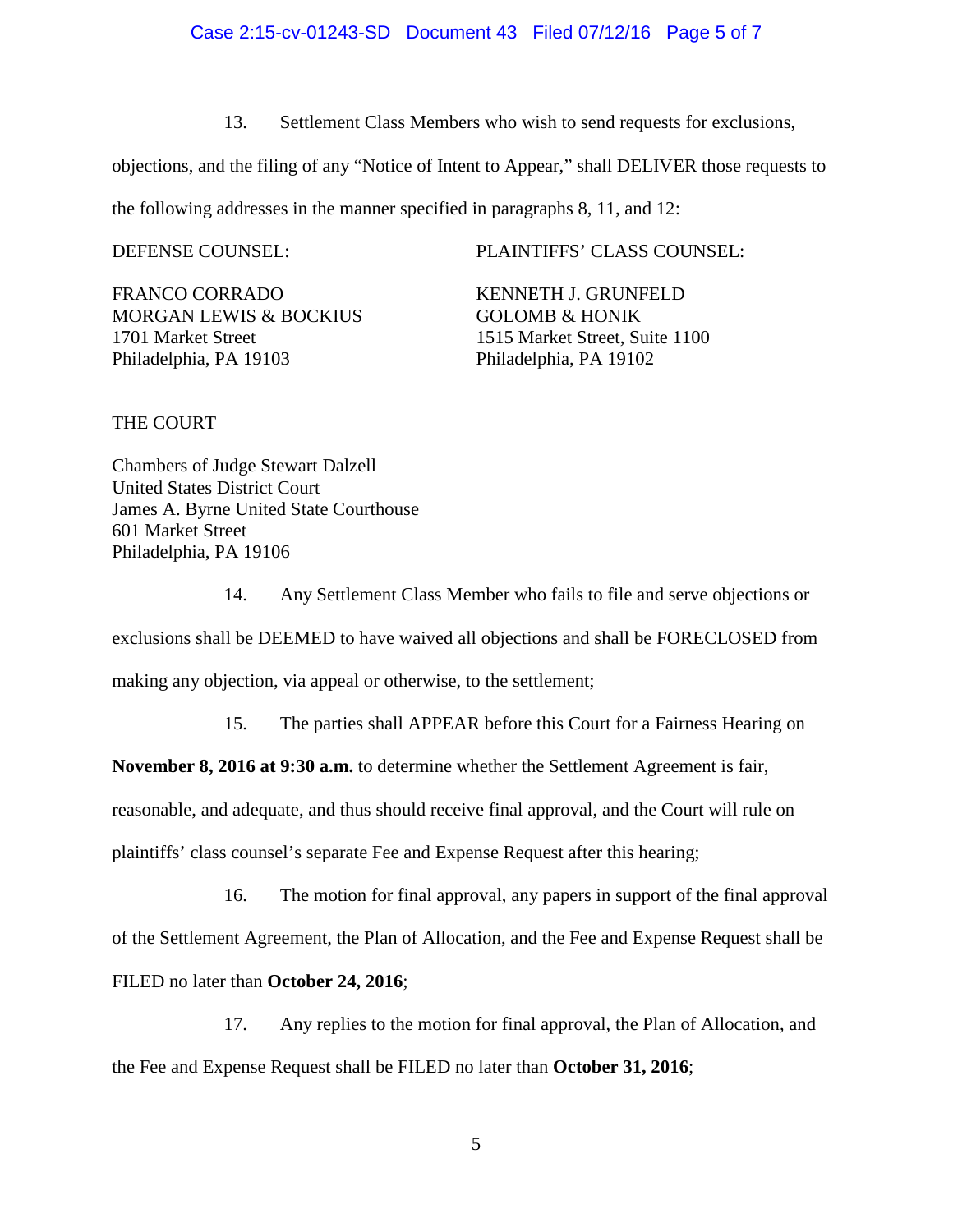#### Case 2:15-cv-01243-SD Document 43 Filed 07/12/16 Page 6 of 7

18. The dates of performance MAY BE EXTENDED with good cause shown and without further notice to the Settlement Class;

19. In the event that we do not approve the Settlement Agreement, or if for any reason the parties fail to obtain a Final Order and Final Judgment as contemplated in the Settlement Agreement, or the Settlement Agreement is terminated pursuant to its terms for any reason, or the Final Effective Date does not occur for any reason, the parties RESERVE all of their rights, including the right to continue with the litigation and all claims and defenses pending at the time of the settlement, including with regard to any effort to certify the Action as a class action;

20. Releasing Parties SHALL NOT commence, continue, or prosecute any Released Claim against any of the Released Parties (as those terms are defined in the Settlement Agreement) in any court or tribunal pending the Fairness Hearing and the Final Effective Date;

21. Upon the Final Effective Date, all Settlement Class Members who had not become Opt-Outs shall be forever ENJOINED AND BARRED from asserting any of the matters, claims, or causes of action released pursuant to the Settlement Agreement against any of the Released Parties, and any such Settlement Class Members shall be deemed to have forever released any and all such matters, claims, and causes of action as provided for in the Settlement Agreement; and

6